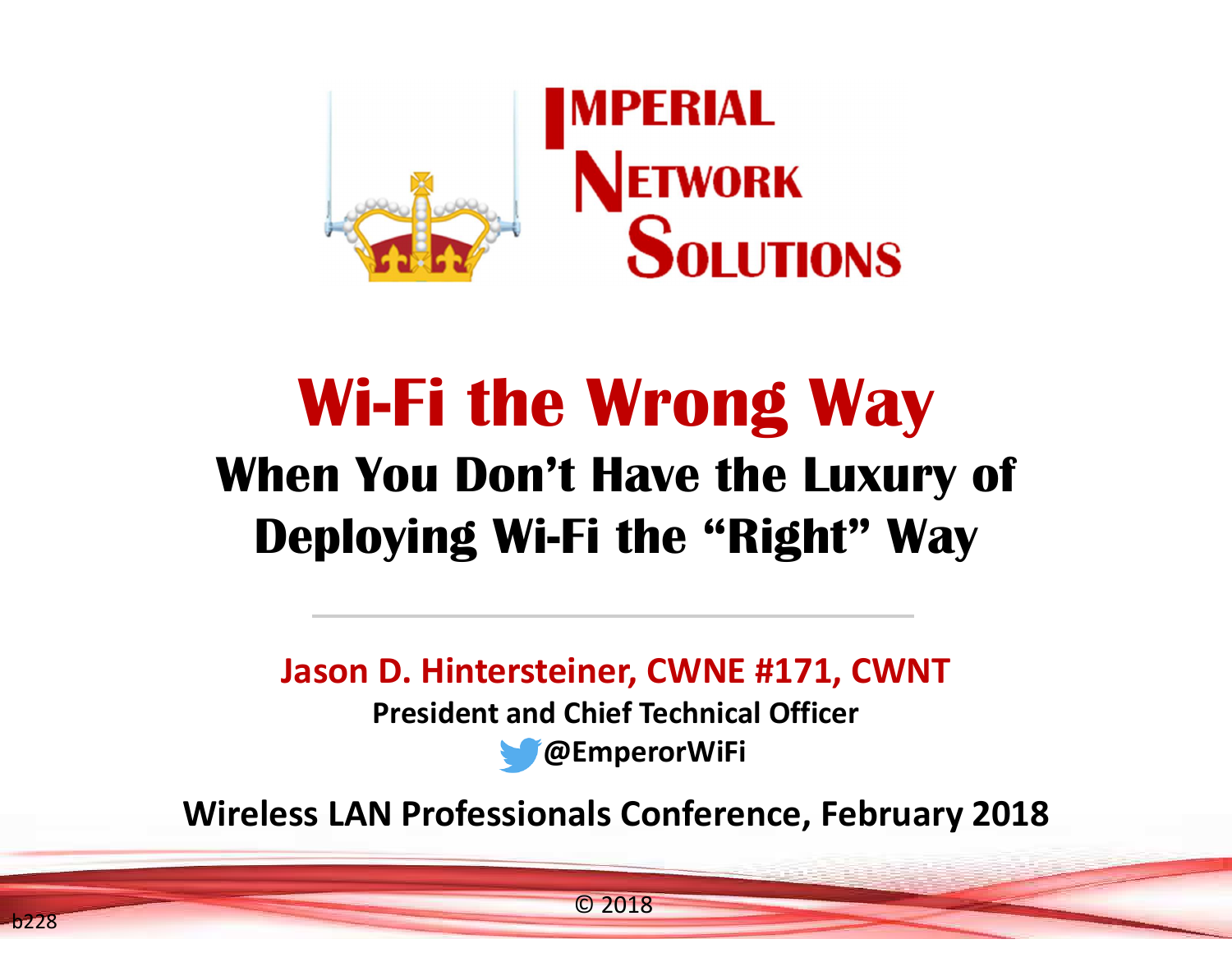### **Happy 2018But The World's Still Designing Like It's 1999**



- Industry invested over 20 years telling everyone how "easy" Wi-Fi is
- Demands on our networks have increased
	- –- "Nice-to-have" is now<br>""issier" exities!" "mission critical"
	- "Design for Coverage" is now<br>"Design for Conseity" "Design for Capacity"
- Wi-Fi technology is more complex
	- –- Increased sensitivity to bad settings and placement
	- –— Good Wi-Fi design becomes critical



https://encrypted-tbn0.gstatic.com/images?q=tbn:ANd9GcQs80vBYj-GaDOe9BdvNJ4T4WRlKoiByzC9SSPm6cVIfNSFJosi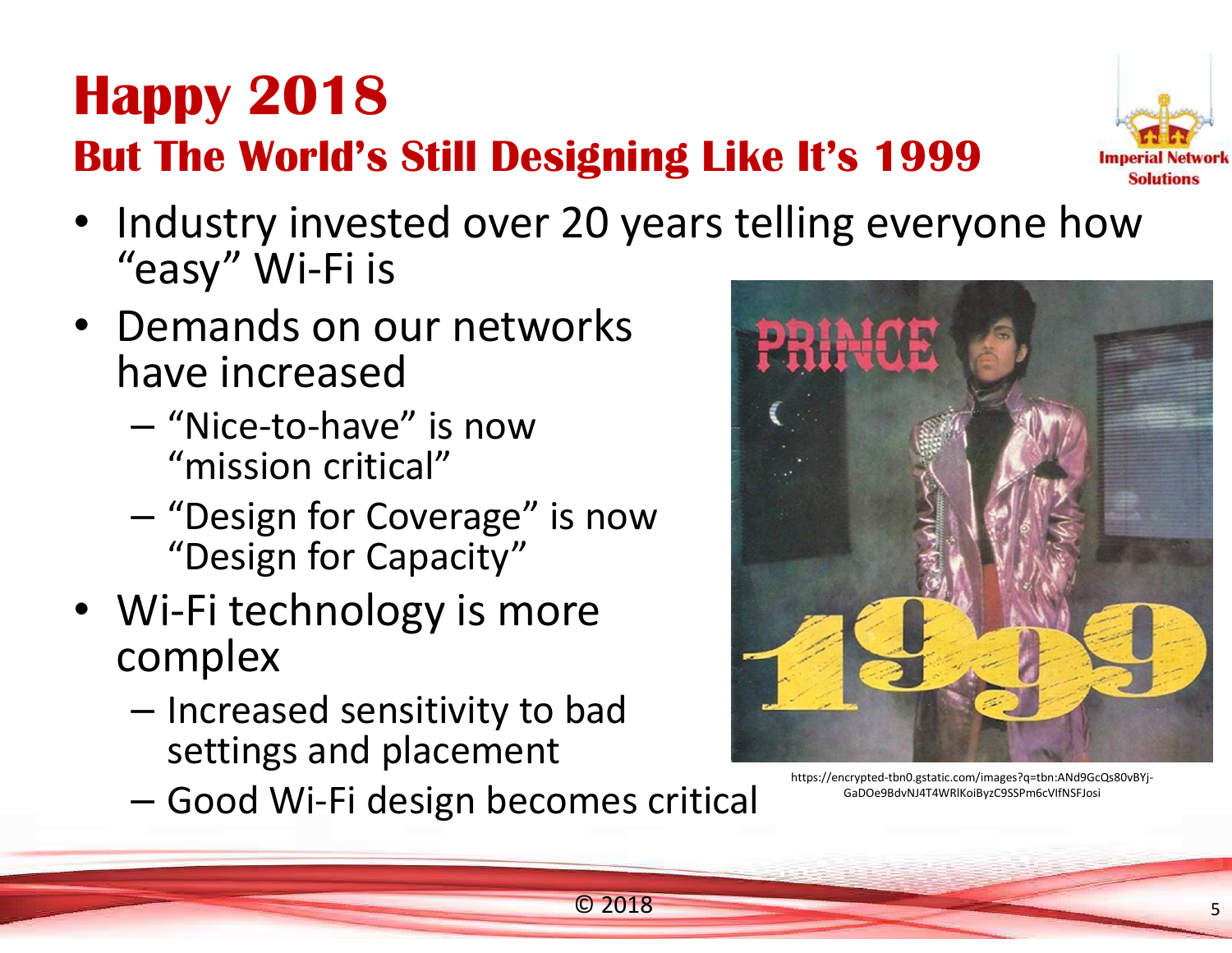#### **It's Easy to Deploy the Wrong WayBut It Isn't Just out of Ignorance**



- Industry resources out there for Wi-Fi engineers
	- – $-$  CWNP®
	- –— Blogs
	- –— Conferences
	- –— Vendor Best Practices
	- –— Vendor-specific certifications
	- –WLA: Wireless LAN Association
- No excuse for ignorance in 2018
- But even experts *still* deploy the wrong way. Why?

# *Sometimes, we are FORCED to...*



https://localtvktvi.files.wordpress.com/2014/07/wrong-way-cArash-webgeneric1.jpg?quality=85&strip=all&w=400&h=225&crop=1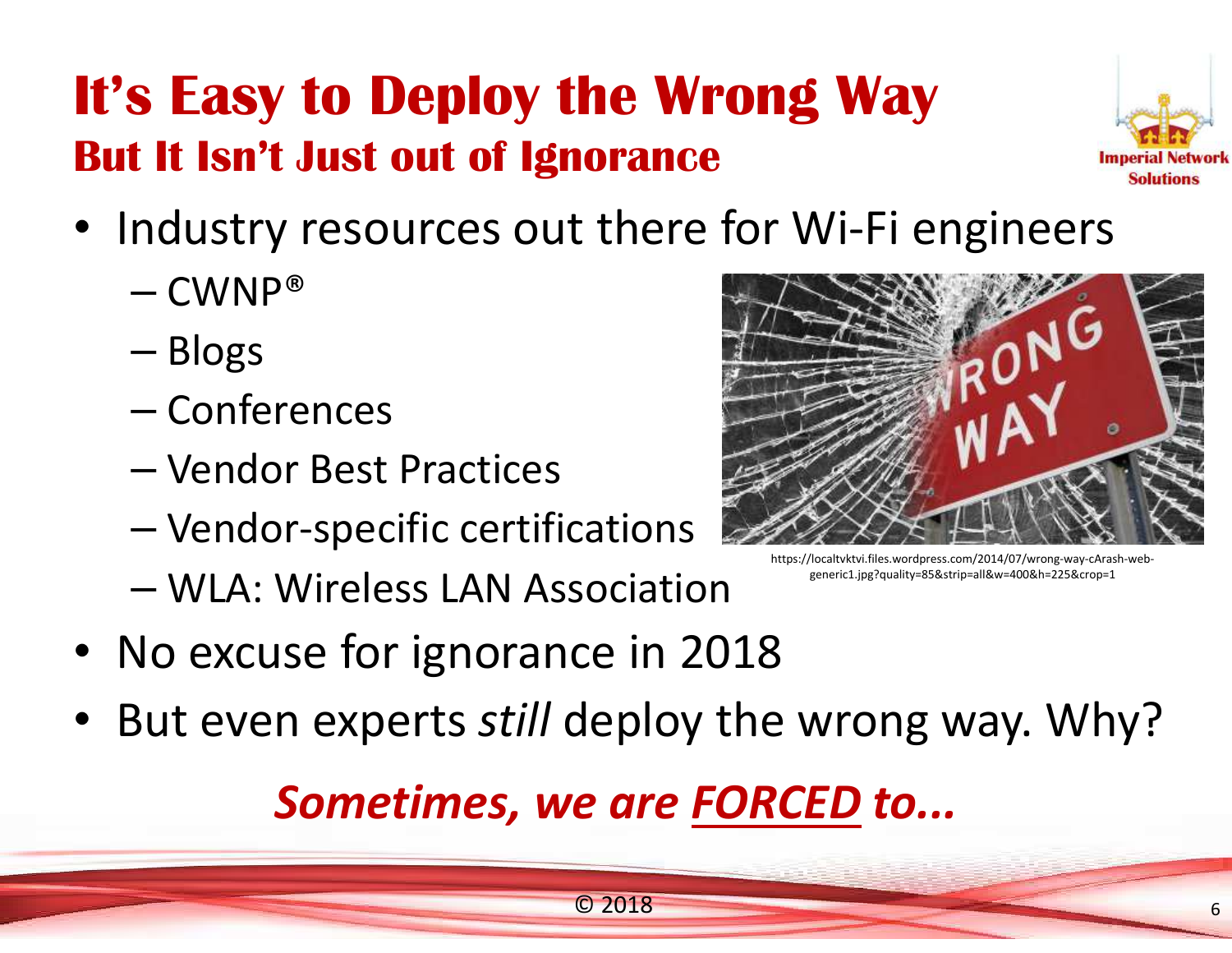## **Systems Engineering**

**Distinguishing Requirements and Constraints**



- **Requirements:** *What* the network has to achieve
	- – **Usage:** What devices are using the network? How are they connecting? How are they authenticated?
	- – **Coverage:** What areas of the facility need coverage, and at what quality (signal strength)?
	- – **Capacity:** What is the quantity of simultaneous devices? What are the areas of high client density?
	- –- **Control:** What are the ways the network needs to be managed and monitored?
	- –**Integration:** What is providing power and backhaul?

*Requirements are solution-neutral and independent of each other.*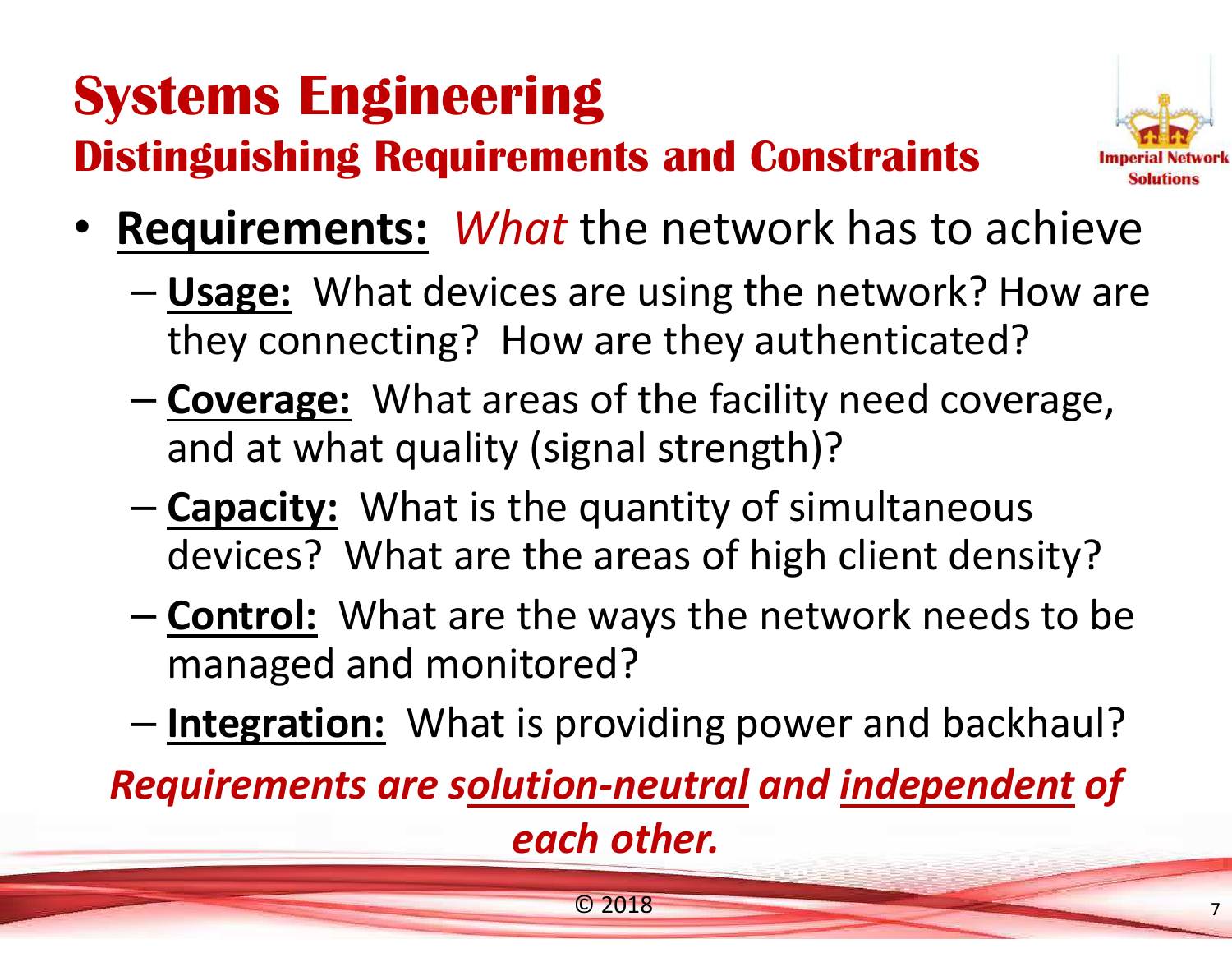### **Systems EngineeringDistinguishing Requirements and Constraints**

- **Constraints:** What the design has to *work around*
	- –— Limited budget
	- – $-$  Limited time to implement
	- –— Aesthetics
	- –— External RF environment (noise)
	- – $-$  Limitations in running Ethernet cabling http://www.philenews.com/temp/images/1500x3000/cachAnalog\_medium\_433753\_297049\_2792017.JPG
	- –Dictates to use particular AP vendors / models
	- –Lack of information about / access to the facility

*Constraints are solution-dependent and highly coupled to each other and to requirements.*

© <sup>2018</sup>



e\_1500x3000\_



8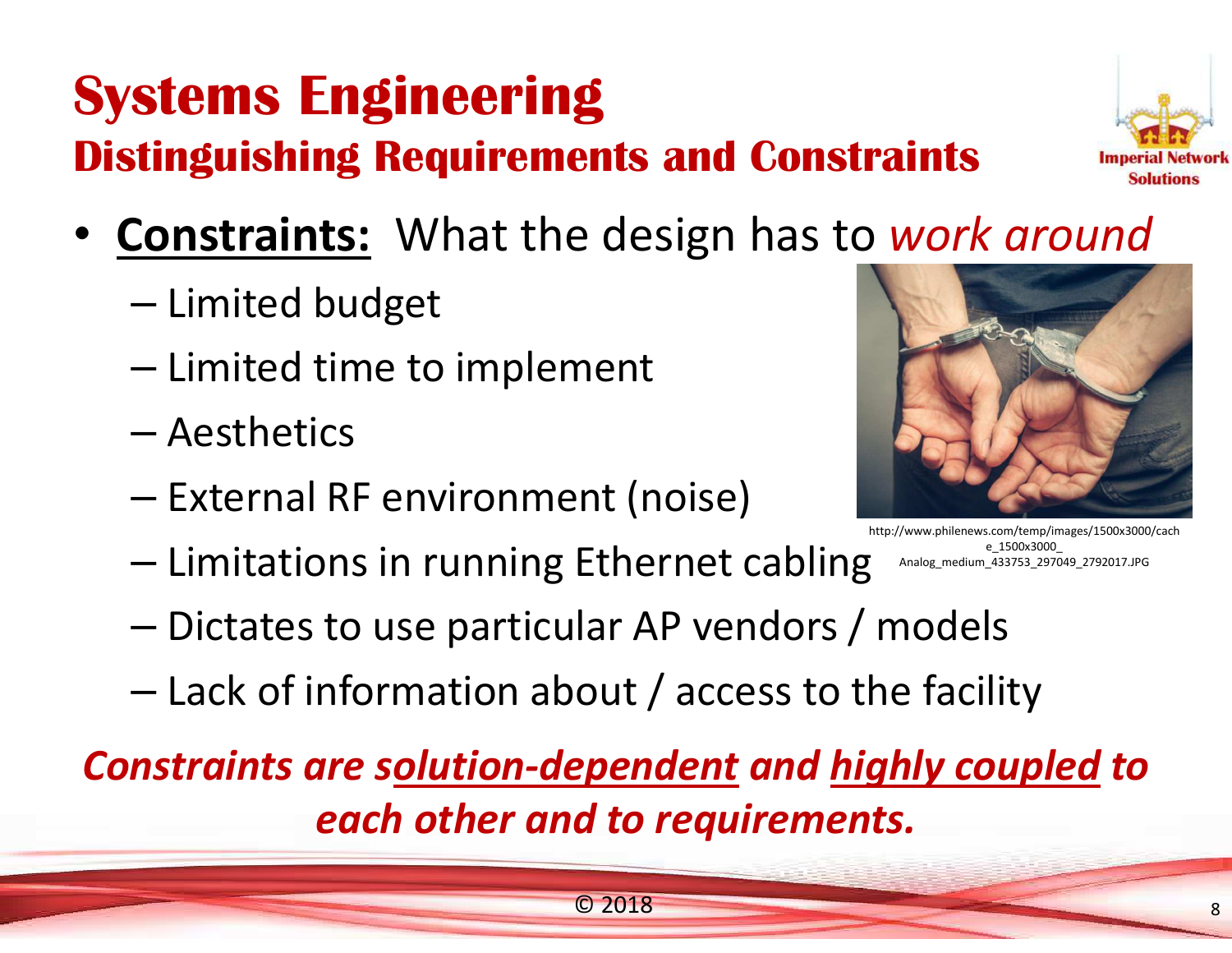## **Over-Constrained**

#### **When There are Too Many Constraints**

- Constraints drive the design, not the requirements
- Satisfying the constraints becomean end in and of itself
- It becomes impossible to satisfy all of the requirements properly





http://heeyfashion.com/wpcontent/uploads/2015/07/suspenders-belt.png

*The over-constrained scenario is the common one, not the outlier. So how do we design in this case?*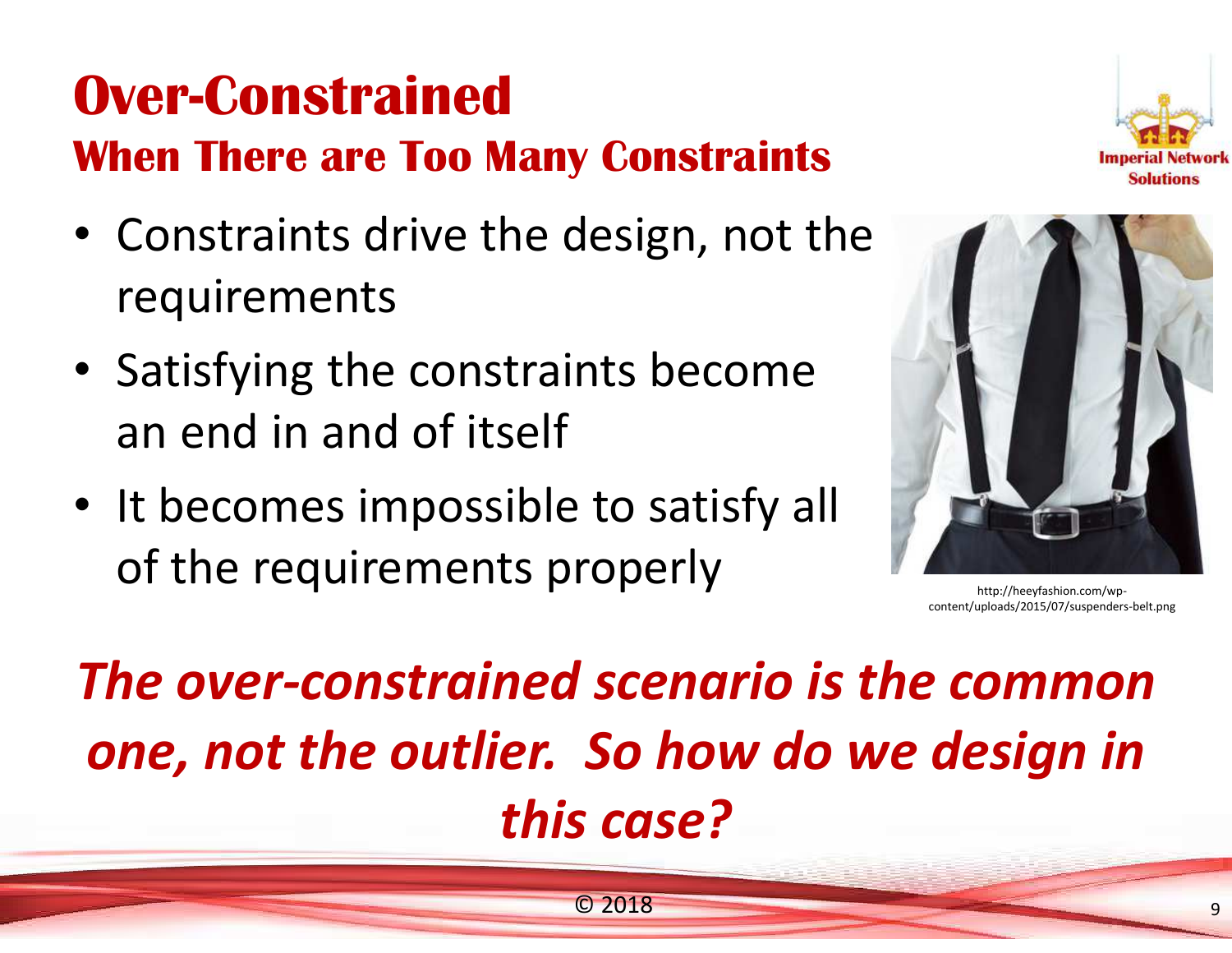#### **Designing with Over-ConstraintsThe Fundamentals are Still… Fundamental**



- There are four design parameters (i.e. knobs we canturn) in a Wi-Fi design
	- AP Make / Model / Antenna
	- Location of APs
	- $-$  Channel (per band per AP)
	- – $-$  Transmit Power (per band per AP)
- These parameters are not independent, but require iteration



https://www.stevenjohnson.com/pics/chanalyst01.jpg

• Over-constraints generally limit your degrees of freedom for at least one, if not more, of these parameters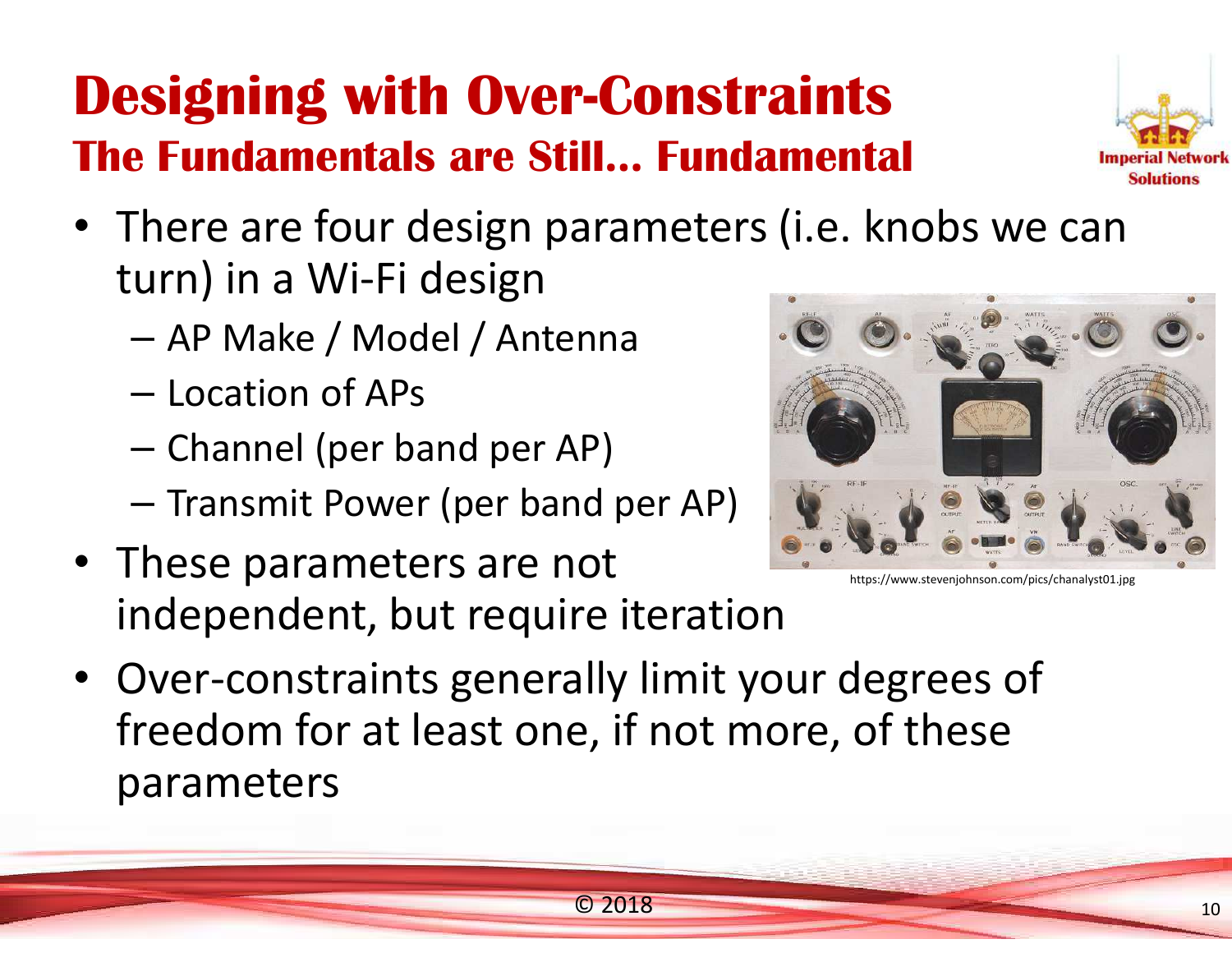### **Designing with Over-ConstraintsCommon Constraint #1: Location**



- You cannot put the AP where you want
	- –— Limitation in Ethernet cabling
	- –— Aesthetics
- Recommended Solutions:
	- – **Directional Antennas:** Focus the coverage in particular areas to punch through wallsand/or stretch the signal furtherhttps://ih1.redbubble.net/image.120448670.222



2/flat,800x800,075,f.jpg

- – **Mesh:** Use mesh-capable APs for applications driven by coverage and not performance
- – **Wireless Backhaul:** Use point-to-(multi)point links to act as a "wireless wire"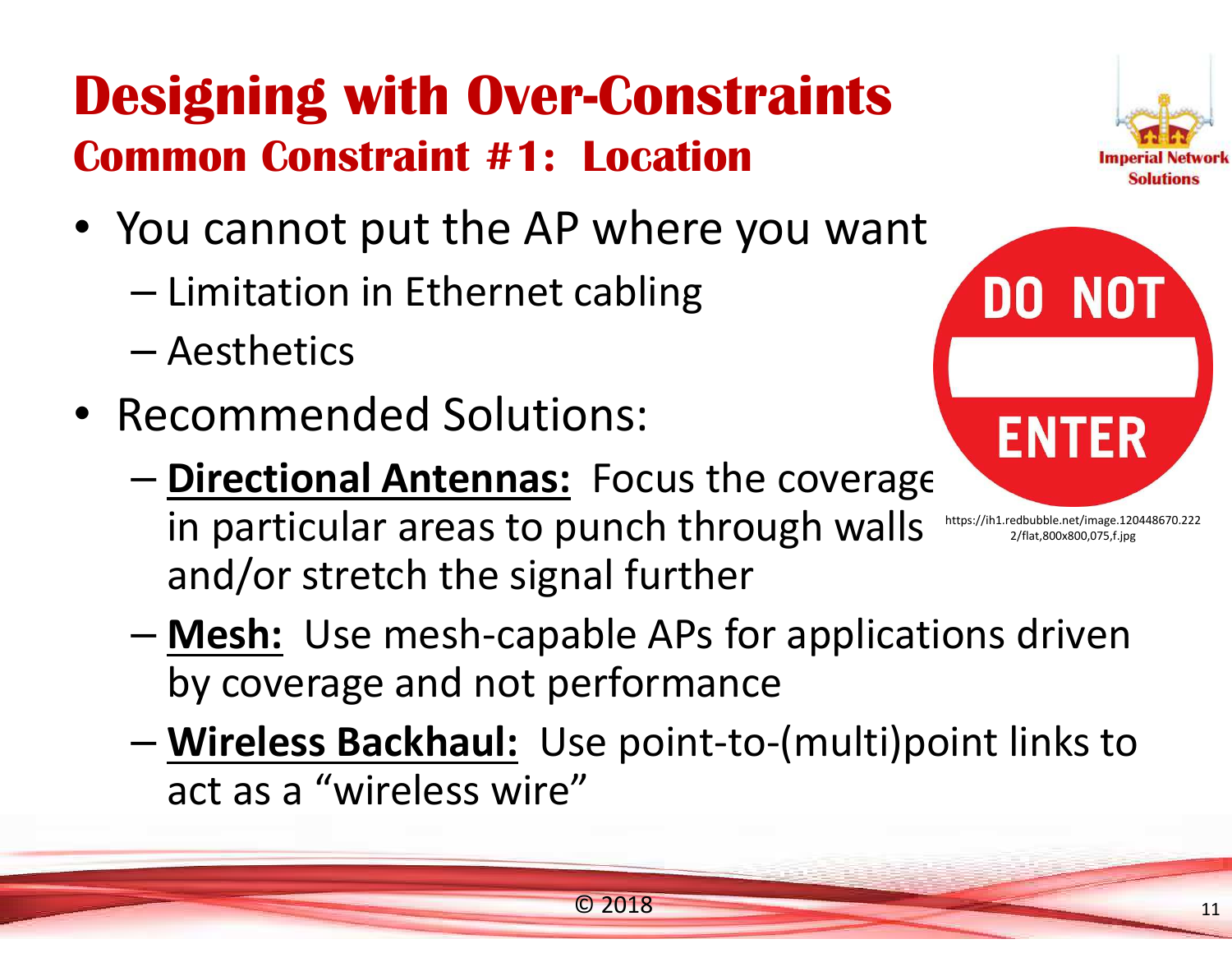### **Designing with Over-ConstraintsCommon Constraint #2: Budget**

- You don't have the money
	- –- Lack of access to do pre-deployment or post-deployment site surveys
	- –May need to go with less / less expensive APs
- Recommended Solutions:



https://encryptedtbn2.gstatic.com/images?q=tbn:ANd9GcTqNLYu3 ajlI3rDoj5wO4lrEw8\_oDDXoE3ZnImISwdRa6bZFc4E5g

- **Predictive Modeling:** Often "good enough", but the quality of the output is driven by the quality of the information provided by / about the property
- – **Be Wary of "Leading Edge":** 802.11n or 802.11ac wave 1 is still quite adequate for most deployments
- – **Mix-and-Match:** Use higher end APs in capacity-driven areas (e.g. conference halls) and lower end APs in coverage-driven areas (e.g. guest rooms)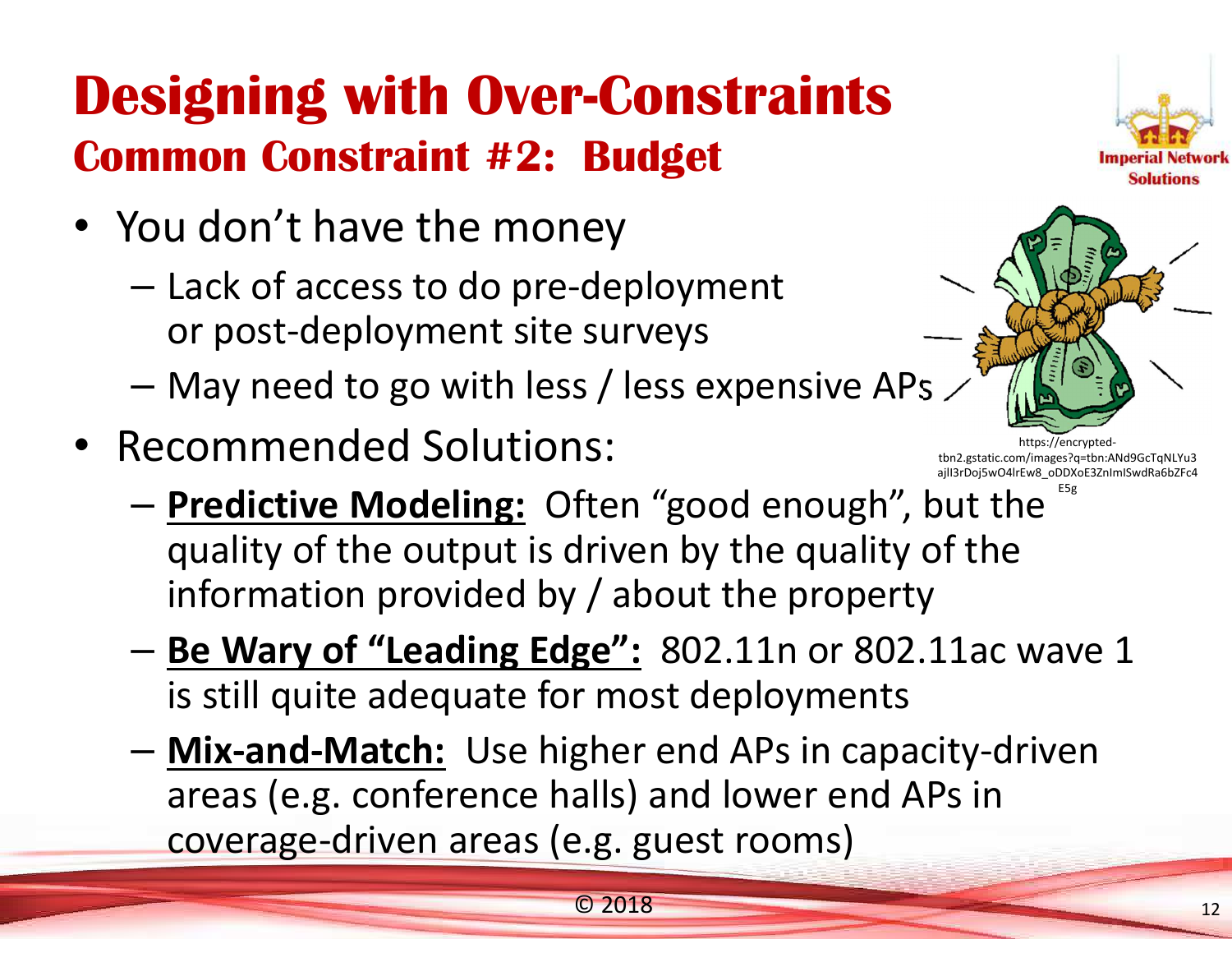# **Designing with Over-Constraints**

#### **Common Constraint #3: Radio Resource Mgmt**

- Installers are happy to cede half of their design flexibility (channel & transmit power) to software algorithms
- Every vendor does RRM differently (some better than others)
- •RRM usually breaks down in complex scenarios
- • Recommended Solution: *Turn RRM Off!*
	- – **Static Channels:** Impose a static channel scheme using non-overlapping channels in an alternating pattern. Accommodate external sources of interference. Let external networks adapt to you.



https://ecokids.ca/wp-content/uploads/2015/08/old-lightswitches-1150733-639x426.jpg

– **Static Transmit Power:** Turn down the power. Ensure  $\geq 6$  dB offset between 2.4 GHz & 5 GHz for equal coverage area

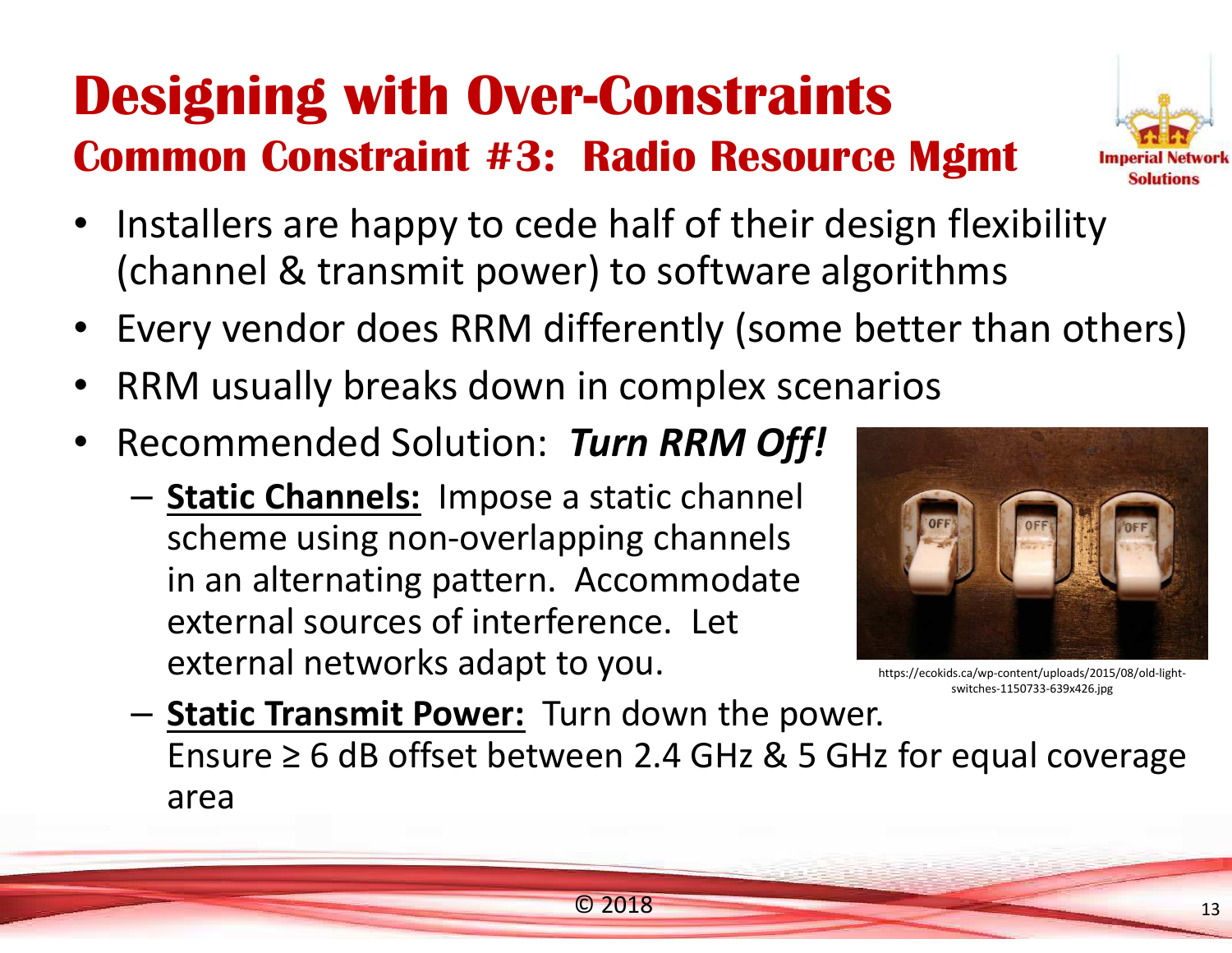## **Designing with Over-ConstraintsIt Can Be Done**



- Over-constrained scenarios are commonplace
- We usually don't have the luxury of deploying Wi-Fi the "right way"
- You can still create good Wi-Fi designs
	- –Understand your requirements and constraints
	- –Think creatively – don't over-constrain yourself
	- – $-$  Pick the right APs for the job
	- –Use all of the design knobs available to you
	- –Acknowledge that the "right way" may not apply